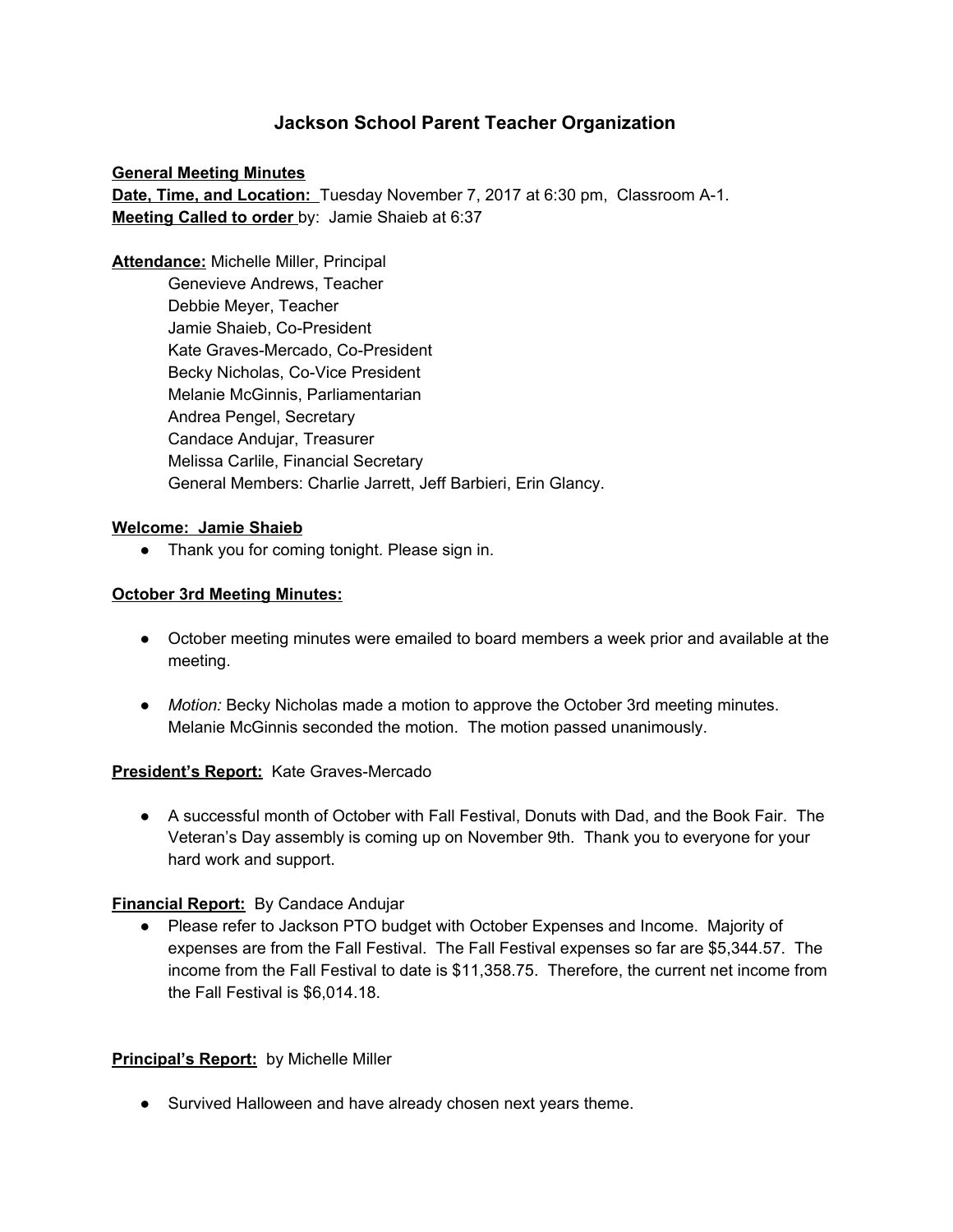- Staff is getting ready for the holidays. Holiday shop is coming in December as well as the Santa Run. Mrs. Miller is playing Santa in the JAG performance.
- We are waiting for the field to be scraped and seeded. Hoping for it to happen before next spring.
- StemScope: Please refer to Mrs. Miller's Stemscope Timeline.

Mrs. Miller wanted to let the PTO know that she fought to get the \$1500 back into her site budget. She has used the \$1500 to purchase the 3D printer for the 4/5th elective classes. It was purchased through the district so the maintenance is covered by the district. She wanted the funds to continue with support in science. She is willing to split the \$1500 with the PTO since we had agreed to split the cost. Majority of members vocalized appreciation for Mrs. Miller's honesty regarding the funds and her willingness to share the reimbursement. They congratulated her for pushing the district for the refund to her site budget. No one vocalized the need for her to split the \$1500 with the PTO. All agreed with her use of the funds.

## **Committee Reports:**

### Fall Festival: Andrea Pengel and Melissa Carlile

Three weeks after the event, a wrap up meeting was held. They received good feedback on use of volunteers, organization of the PTO food booth, and inflatables. Praise to Mrs. Miller for her great job in the Silly String arena. It was a hit with the kids. They would like to do another event next year that draws in the teachers such as dance performance, flash mob, or tug-a-war. They are welcome to suggestions and feedback.

### Gala: Becky Nicholas

The Gala team is working on procurement. CASA had a fundraising event last weekend with the same theme as this year's Gala. Becky was able to obtain some of their decorations. She made a lot of great contacts and took a lot of notes at the event.

### **New business:**

### **Box tops:** Kate Graves-Marcado

● First check was for over \$800. Top two classes will get a shaved ice party except for the the winter party. We have box top coordinators for each room now. Feedback has shown that the kids like the sheets to paste the box tops on. Next collection date is December 11th.

### **Holiday Boutique Shop:** Jamie Shaieb

● On November 30th, a holiday boutique will be hosted in the Ruppel Center from 3:00- 8:00. They are having various vendors come to sell their goods. It's a fun event for parents to come shop for friends and family. If you know of anyone who wants to host a booth, we are not asking for a booth fee, but would appreciate a 20% kickback.

### **Santa Run:**

● Scheduled for December 11th at 6:00.